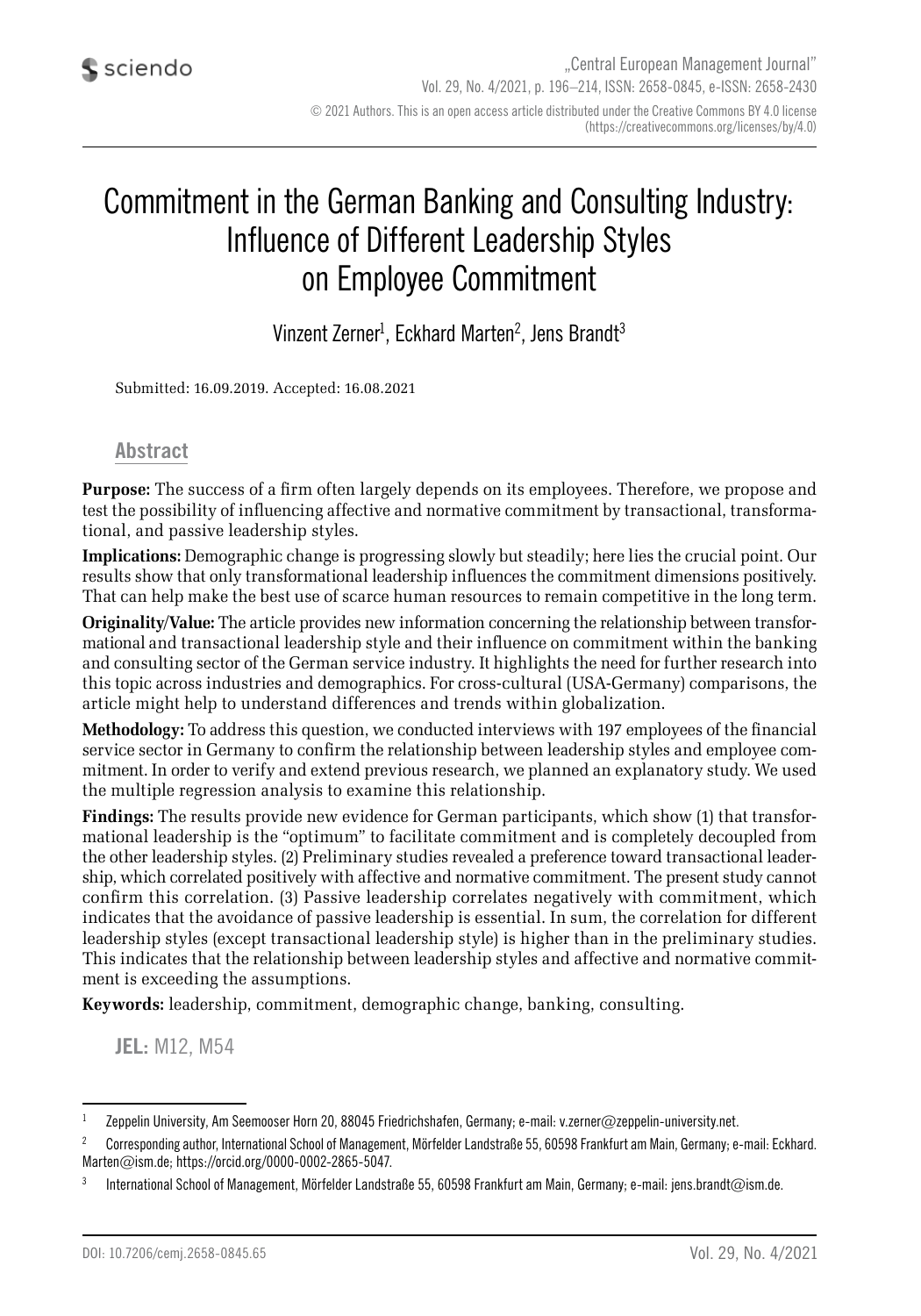# **Introduction**

Today, it is more important than ever for companies to compete for skilled specialists and executives. Globalization, digitalization, and demographic changes are just a few of the influencing factors. The currently hired employees often belong to Generation Y. This group of young, well-trained people is accustomed to having numerous options for just about everything, both in their private and professional lives (Sainger, 2018). This shows a new and challenging aspect for their employers, especially in terms of leadership (Tavakkoli, 2009). Moreover, due to globalization and digitalization, management roles change along with business processes that constantly evolve: by utilizing modern technology to create new processes (or modify existing ones), resulting in a continually accelerating pressure to adapt (Ademola, 2016).

In this context, commitment is extremely valuable. It describes every employee's attachment to the company. This bond supports both the reduction of employee turnover and the increase of employee motivation to provide outstanding services for the company (Westphal and Gmür, 2009). According to Moser (1997), commitment describes an action. A committed person shows a relatively stable behavior over a long period and consciously rejects alternatives, such as other job offers (Asif et al., 2019).

In recent decades, transformational leadership is one of the most important leadership concepts, and there is growing interest in how such a leadership style impacts employee commitment. Consequently, we consider transformational leadership (Bass, 1985) to be an appropriate starting point for this study.

However, it is of practical importance to better understand the impact of leadership on "young professionals." Gulluce et al. (2016) already studied the banking industry in this light, but only with a general sample. In the long term, companies can only succeed in recruiting desirable candidates if they communicate their employee orientation to the outside world and pursue it based on an overall system of leadership, values, and vision, but also personnel tools (Tavakkoli, 2009, p. 32).

This study offers first insights into how to lead and engage the next generation of employees in the banking and consulting sector. Once qualified employees have been recruited, they must be integrated into the corporate context. The direct superior plays a big role in an employee's integration into the company (Schuhmacher and Geschwill, 2014). Furthermore, the management or leadership style significantly impacts employee turnover (Sprenger and Novotny, 2016). In short, this article gives a concrete guide on how to motivate Generation Y, based on the literature review and own study findings.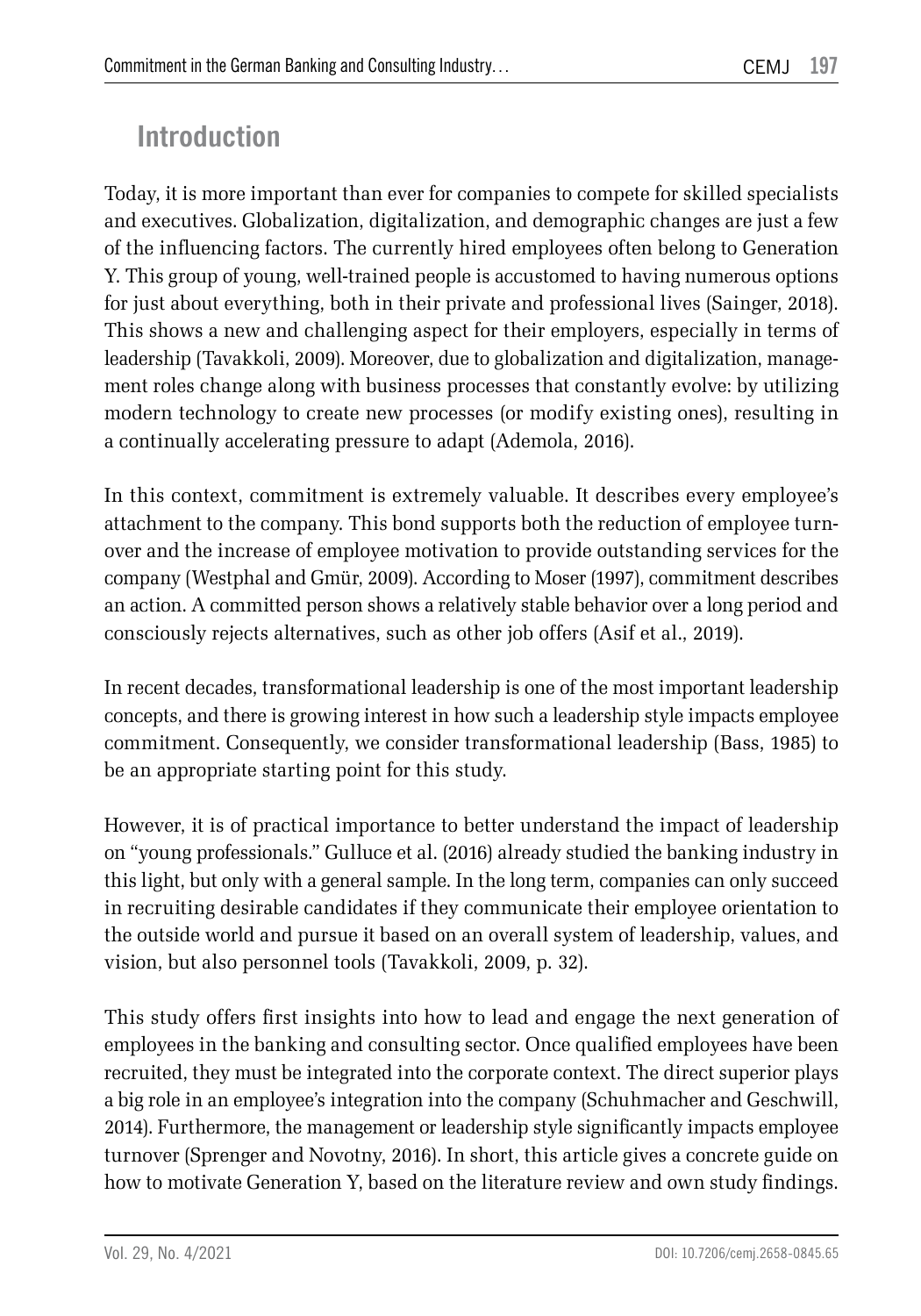As a result, our conclusions will support companies in navigating through the challenging times in which human capital becomes increasingly important.

# **Theoretical Background and Prior Research**

In Germany, the influence of leadership styles on commitment was already demonstrated by Felfe (2005). His model and empirical studies have so far been strongly normative to the effect that a specific management style – the "transformational" style – is the "best leadership style" to be pursued. According to the situational leadership models introduced by Hersey and Blanchard (1969), we should differentiate that neither can single employee groups (e.g. "industrial workers," "emotional workers," etc.) nor "employees" themselves say that one style of leadership always leads to the best outcome (Graeff, 1983; Asif et al., 2019).

Among others, Buil et al. (2019) show that commitment has an influence on various factors, such as employee performance and company stock prices fluctuation rate. We will investigate in more detail, how it can be increased by executives through leadership (Lapointe and Vandenberghe, 2018; Buil et al., 2019; Farahnak et al., 2020). The study aims to confirm both aspects mentioned above. Moreover, there are further findings from the literature regarding employees working at consultancies and banks. The aim is to verify or falsify additional hypotheses derived from the theoretical part. Lastly, we will examine in more detail the less mentioned sub-areas like positive moderator effects between different management styles and their consequences for the commitment.

## **Organizational Commitment**

According to Mathieu and Zajac, organizational commitment (OC) can be defined as "a bond or linking of the individual to the organization" (Mathieu and Zajac, 1990, p. 171), with consideration of fundamental ideas (e.g. Becker, 1960; Salancik, 1977; Mowday, Porter, and Steers, 1982). Moser et al. (2014) argue that all approaches differ only in how this bond to the company was made.

In this article, OC represents the dependent variable. The article aims to examine and improve the comprehensibility of the factors that influence OC. Subsequently, we will investigate different leadership styles as influencing factors in the next section.

Commitment to the company is divided into three dimensions: (1) affective commitment, which describes an emotional linking; (2) continuance commitment, which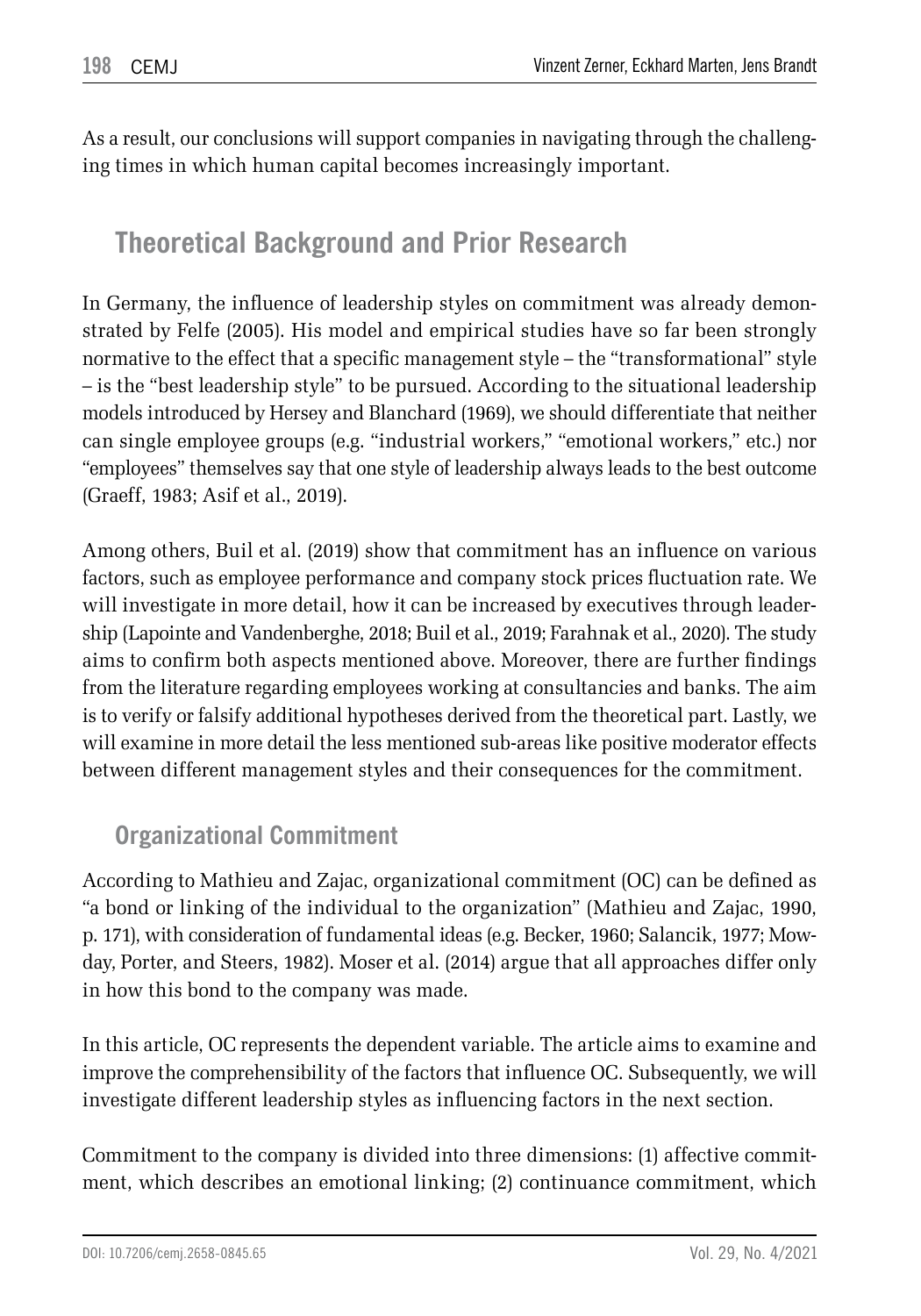refers to weighing up alternatives; and (3) normative commitment, which contains the obligation to the company, e.g. due to corresponding socialization (Jaros, 2007; Gulluce et al., 2016).

Meyer and Allen (1991) and recently Gulluce et al. (2016) show that the three dimensions correlate with one another to a different extent. There is a very weak correlation between continuance and affective commitment and between continuance and normative commitment, not to mention the study by Meyer and Allen (1991) even shows negative correlations. However, affective and normative commitment show a positive correlation (Meyer and Allen, 1991).

The sample examined in the present study focused on whether leadership directly causes affective and normative commitment (Mowday et al., 1979). Therefore, these two dimensions of commitment were used for the following survey. The continuance commitment is based on a rational cost-benefit analysis, which in turn allows for a wide range of influencing factors that can be excluded in this case (Moser, 1997).

We also included in our investigation the more recent studies, such as the one by Solinger, van Olffen, and Roe (2008). However, the three-dimensional model by Meyer and Allen (1991) is best suited for the present study as it provides statistical results from the past (both for Germany and the USA), thus allowing for a comparison with previous studies.

*Factors Influencing the OC.* The work-related factors that influence OC refer to work situation characteristics: relationship to superiors, corporate culture, connection to colleagues, and type of work activity (Moser, 1997). The organization-related factors that influence OC refer to the corporate structure determined by the company's management and the methods of human resource management, such as communication structure, induction, further training measures, and career opportunities (Mowday et al., 1982).

*Result Factors of OC.* "Commitment plays an important role in predicting behaviour at the workplace. As many literature reviews have shown, commitment correlates with work outcomes" (Riketta and Dick, 2009, p. 69). Increased commitment appears when the employee remains loyal to the company even in difficult times; hence, employee turnover decreases, and employees take fewer sick days (Westphal and Gmür, 2009). Work performance means that the employee is willing to perform extra work and advocates for the well-being of other employees (Mowday et al., 1979). Health and wellbeing were subsequently observed by Meyer et al. (2002) in reference to employee health issues such as burnout.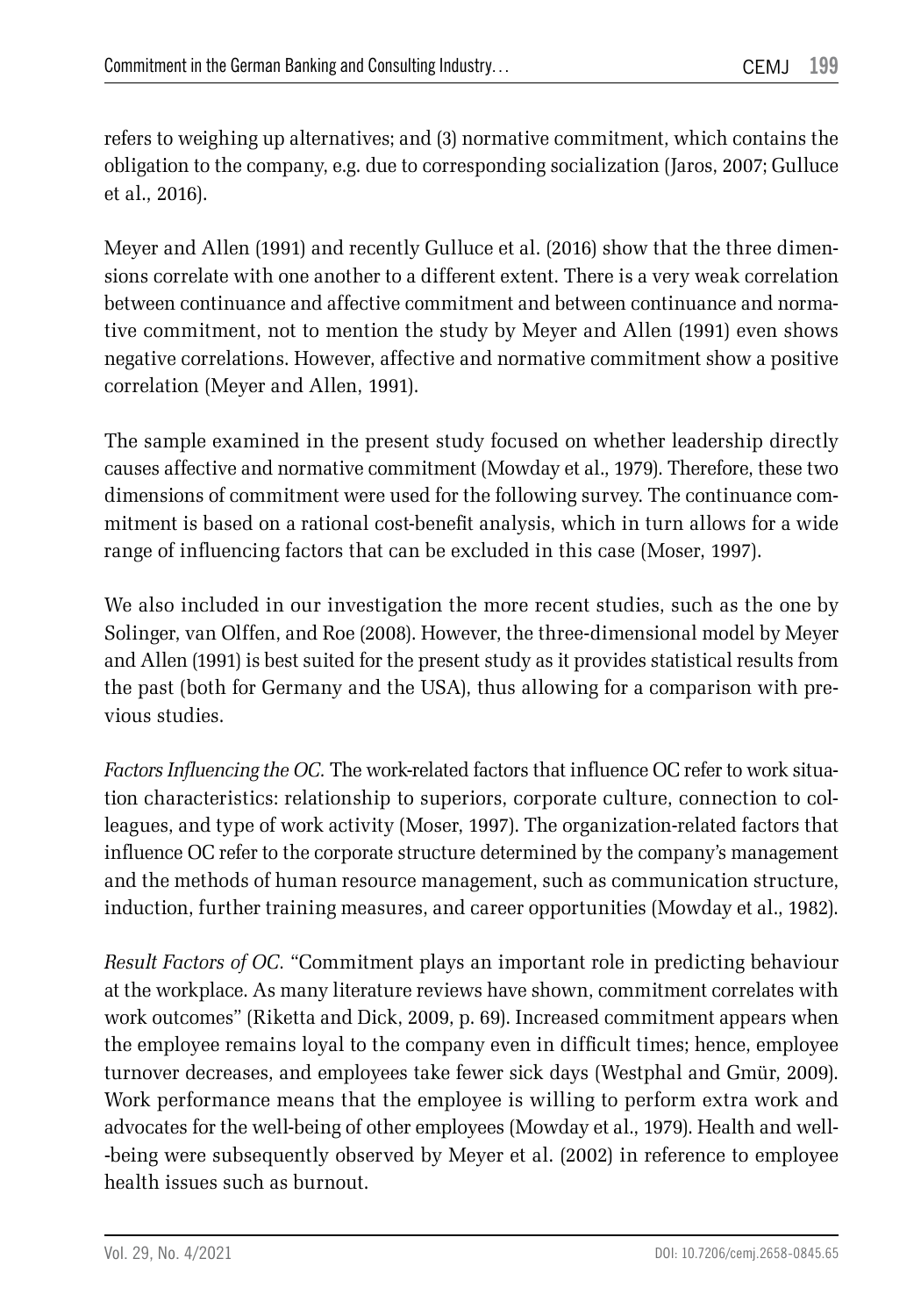### **Trends within Globalization**

Globalization combines many interconnected, far-reaching, and complex factors: economic, political, sociocultural, demographic, linguistic, technological, and environmental. These factors impact leadership paradigms and the societies in which they operate. The positive effects of globalization include economic growth, technological advancement, political and social integration, while the negative results include feelings of disenfranchisement, injustice, hostility, and exclusion. Therefore, leaders must not only be able to keep up with the critical and multifaceted global trends that impact everything they do, but they should also be flexible and able to adapt to the ebb and flow of the ever-changing forces of globalization in the twenty-first century (Litz, 2011). Huber (2004) suggests that a transformational leader is more engaged with the people performing the tasks, forging relationships, making a conscious effort to gain cooperation and commitment, and actively influencing organizational culture. Achieving collaboration with, engagement in, and active influence on company culture leads to more cooperation, coherence, and independent teaching and learning of employees (Huber, 2004). This might be one of the important factors that form the challenges arising from globalization.

### **Employee OC in Management Consulting and Banking**

The present study concentrates on employees in the consulting and banking industries as its value is strongly linked to its employees' knowledge and networks (Donnelly, 2006). Thus, in these sectors, it is of great importance to avoid the exchange of knowledge and know-how with competitors as this can result in enormous economic damage for companies (Haller, 2015). Since new entrants generally have a higher turnover rate, the proportion of this group of employees was deliberately kept high at around 60% of the survey group. Moreover, knowledge management and free knowledge flow within the company are especially important for the consulting and banking industry, and they can be facilitated by appropriate leadership (Kumar, 2008).

### **Leadership as a Possible Cause for Affective and Normative Commitment**

To be more precise with leadership – as part of work characteristics – and the possible extent of its influence on affective and normative commitment, we specified leadership styles. Therefore, an integrating model of leadership styles – namely the Full Range of Leadership Model (FRLM) – was used to establish the context of leadership as a possible cause for affective and normative commitment.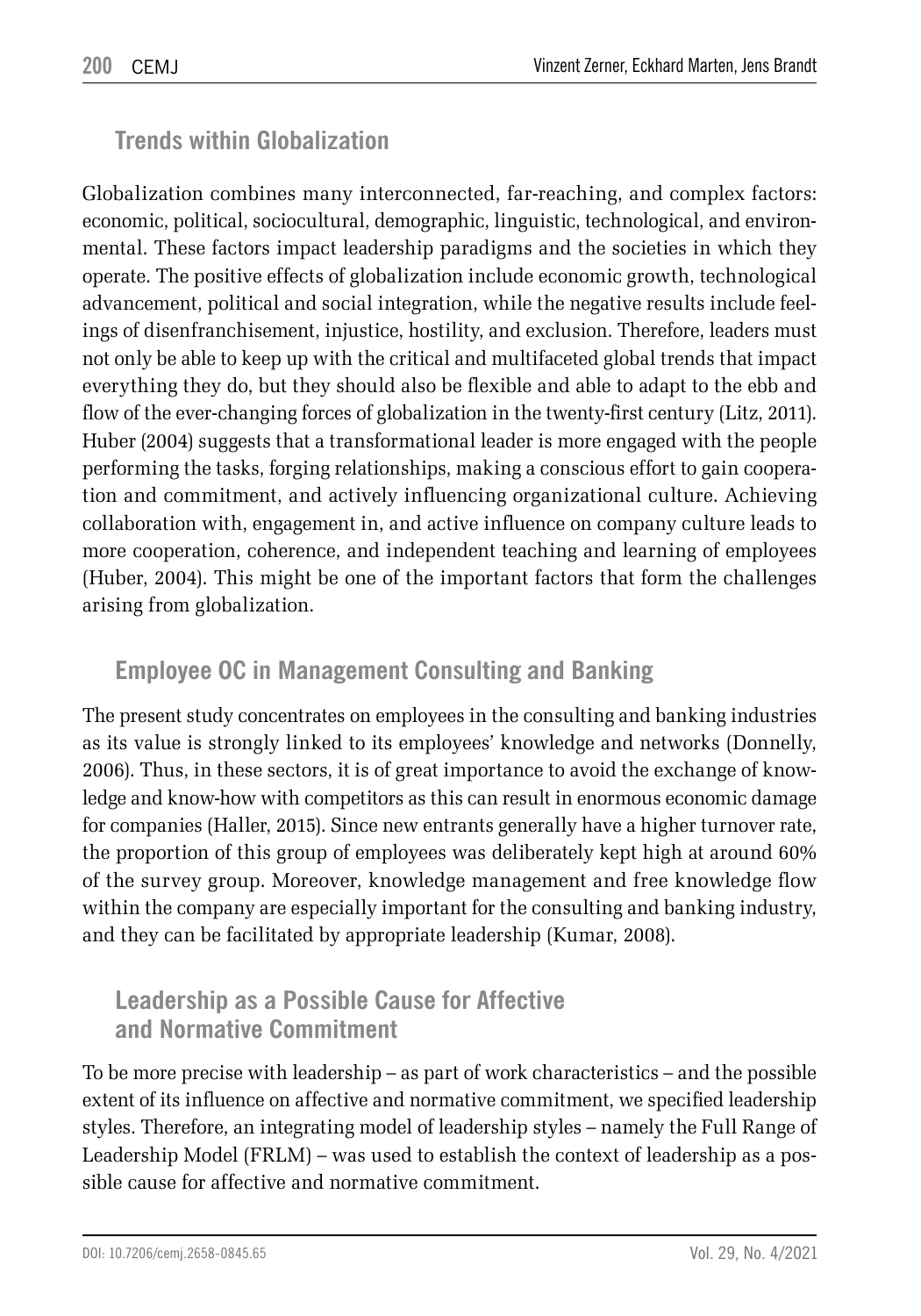*Full Range of Leadership Model*. The FRLM counts among the new leadership approaches. According to the definition, the FRLM offers a complete range of leadership. By using the "Multifactor Leadership Questionnaire 5x" (MLQ) that considers various influencing factors – personality, influence, situational variables, and result variables – the different dimensions are measurable (Felfe and Goihl, 2002b). The original model (Burns, 1978) with its transactional and transformational concept was translated by Bass (1985) from politics to business. Since this article considers the construct of leadership and its impact on commitment, Bass's construct appears as most suitable for our needs (Nerdinger, 2019). The FRLM represents a holistic approach to leadership and enables the investigator to make a clear statement about which leadership style positively influences commitment. There is no need to limitate any concept, which increases the general validity of the examination. Moreover, this part ensures that the recommended action is relevant for companies that consider as many management approaches as possible.

*Transformational Leadership Style*. The transformational leadership style describes how the transformation of values and attitudes results in increased performance, namely eschewing selfish and individual goals for the sake of long-term overarching corporate goals. In this style, the manager seeks to influence the intrinsic motivation of his employees. Bass et al. (2003) enumerate four dimensions: idealized influence/ charisma, inspiring motivation, intellectual stimulation, and individual employee orientation (Farahnak et al., 2020). In this study, the hypotheses were derived from existing research in this area to provide empirical evidence. It was an "ex post facto design" as the preconditions for quasi-experimental and experimental investigations were not given. Because previous studies (e.g. Bass et al., 2003; Farahnak et al., 2020; Felfe, 2006) and commitment management studies indicate that transformational leadership and its effects on employees positively influence commitment, we expected that it positively affects the commitment of employees in consulting and banking.

| Hypothesis 1a: Transformational leadership is positively related to affective |
|-------------------------------------------------------------------------------|
| commitment.                                                                   |
| Hypothesis 2a: Transformational leadership is positively related to normative |
| commitment.                                                                   |

*Transactional Leadership Style*. The transactional leadership style describes an interdependence between employees and managers. Transactional management focuses on managers following their employees' individual goals like salary to satisfy them, thus raising employee goals to a higher level. Two categories determine the transactional management style: conditional reward and active management by exception (Bass et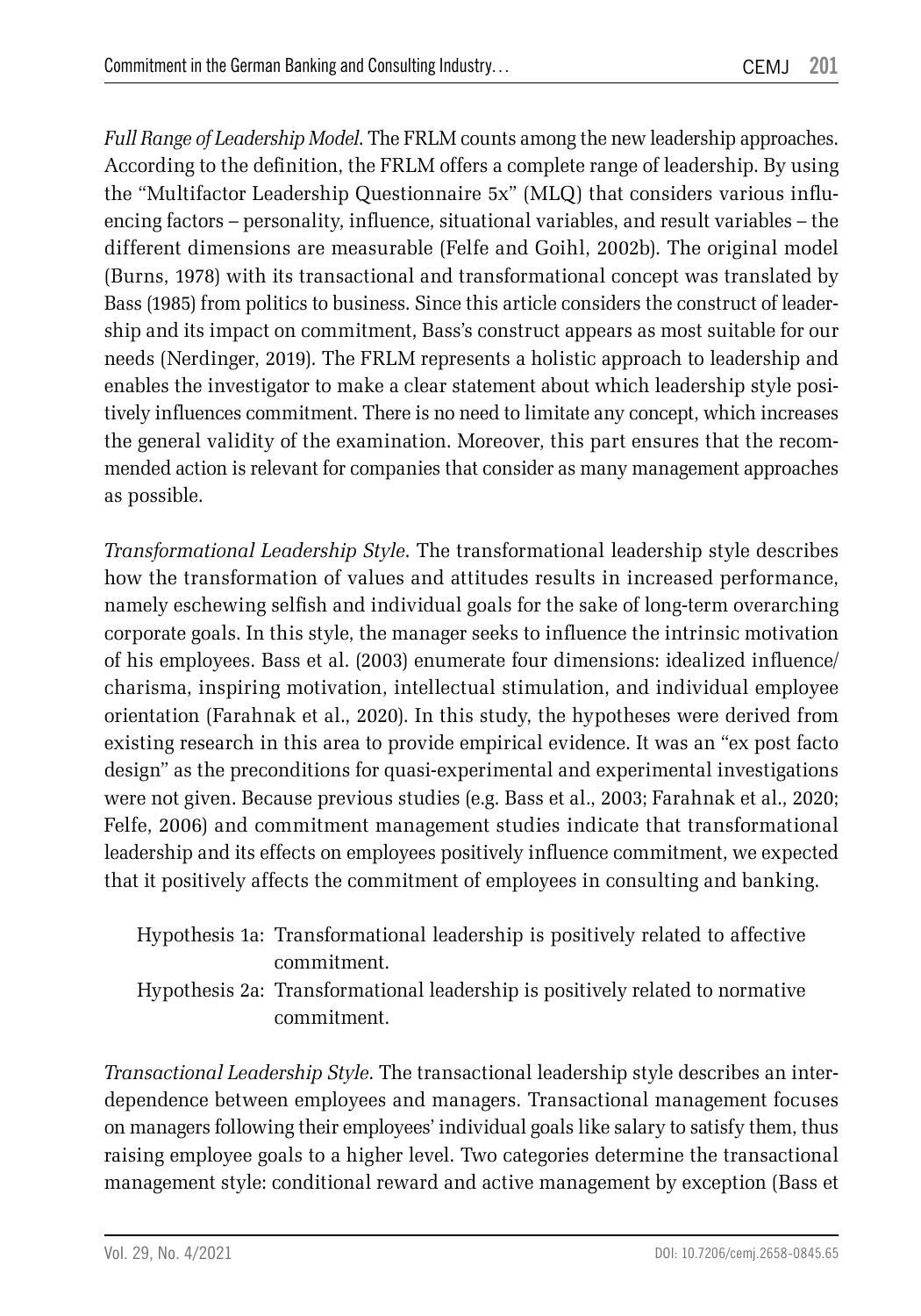al., 2003). Felfe (2006) confirmed that transactional leadership positively influences German employees. Therefore, we expect a positive correlation between leadership and commitment.

| Hypothesis 1b: Transactional leadership is positively related to affective com- |
|---------------------------------------------------------------------------------|
| mitment.                                                                        |

```
Hypothesis 2b: Transactional leadership is positively related to normative com-
    mitment.
```
*Passive Leadership Style.* Since passive managers avoid influencing their employees, this leadership style is also known as "non-leading." The two components that determine this kind of leadership are passive management by exception and laissez-faire (Bass et al., 2003). Because previous studies (e.g. Bass et al., 2003; Felfe and Goihl, 2002b; Felfe, 2006) show that both dimensions of passive leadership have a negative impact on commitment, we expect that the leadership style negatively relates to affective and normative commitment.

Hypothesis 1c: Passive leadership is negatively related to affective commitment. Hypothesis 2c: Passive leadership is negatively related to normative commitment.

According to Bass (1985), transformational leadership promotes employee performance beyond the effect of transactional leadership (augmentation effect). We postulated above that transactional leadership style is positively correlated with affective commitment and transformational leadership moderates this relation in a positive way. Because we assumed that the transformational leadership style correlates more positively with affective commitment than the transactional leadership style, we may consider a positive moderator effect. In other words, the level of the transformational leadership style influences the effect of the transactional leadership style on affective and normative commitment.

| Hypothesis 3a: Transformational leadership positively moderates the relation- |
|-------------------------------------------------------------------------------|
| ship between transactional leadership and affective commit-                   |
| ment. The affective commitment rises with the increase in                     |
| transformational leadership.                                                  |
| Hypothesis 3b: Transformational leadership has a positive moderator effect on |
| the relationship between transactional leadership and norma-                  |
| tive commitment. The normative commitment rises with the                      |
| increase in transformational leadership.                                      |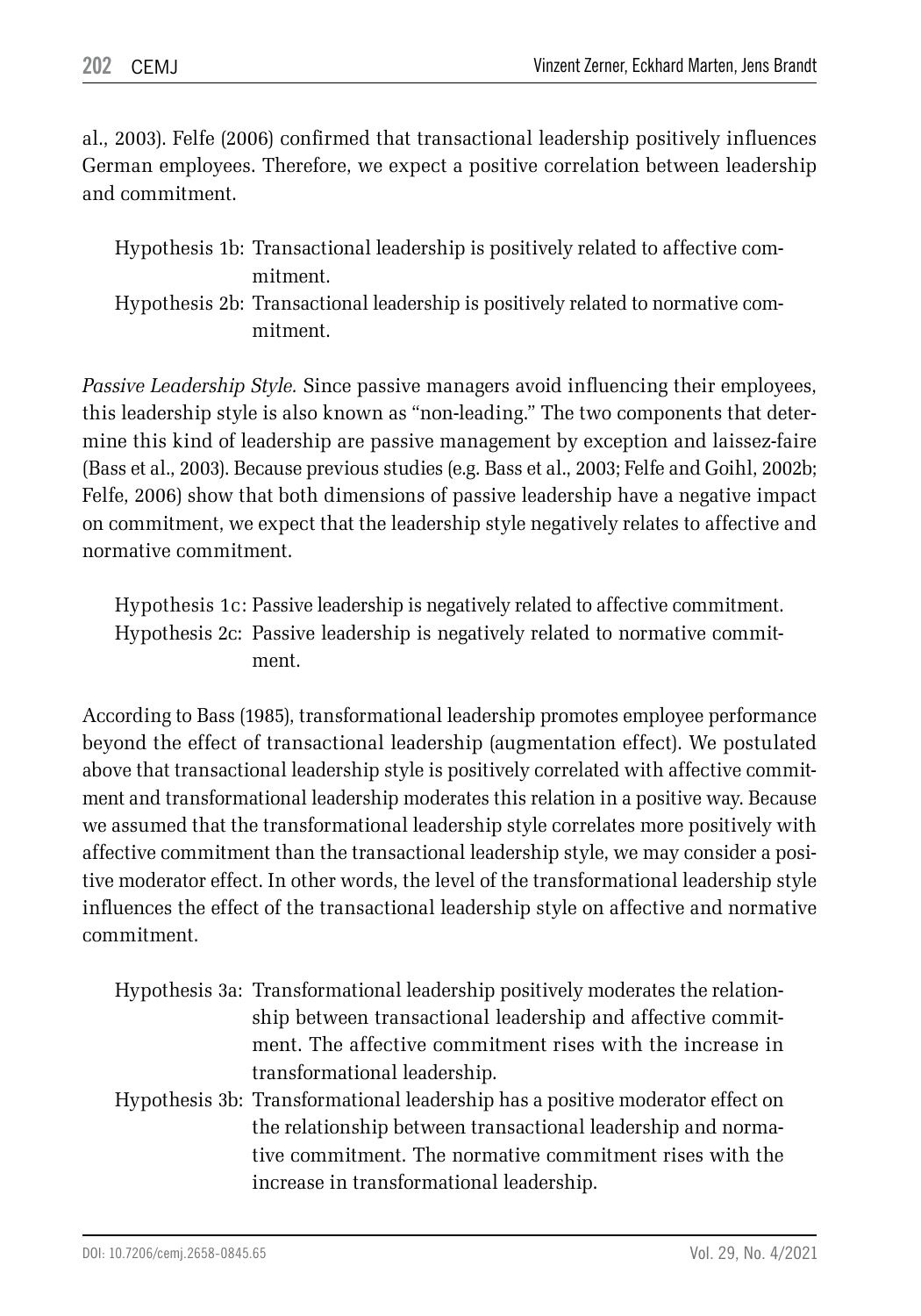# **Methods Procedure**

The study was conducted using an online survey via sosci-survey.de. Participants were recruited through the authors' network in the financial and consulting sectors; the companies were asked to distribute the survey to their employees. Furthermore, we questioned graduates who started working in the last two years and undergraduates currently pursuing internships in the relevant industries. Since commitment primarily originates from the first two years of employment, this group was essential (Klaffke and Parment, 2011). Before the evaluation, the data set was cleaned. Incomplete data was removed, as was data from participants who were unemployed or in an internship at the time of the survey or who were self-employed and thus had no manager. Statistical analysis was performed using SPSS software, and multiple regression analyses were used to test the hypotheses, with moderation analysis as hierarchical regression. Furthermore, this study employed an "ex-post facto design" as neither the prerequisites for quasi-experimental or experimental design were provided (Raab-Steiner and Benesch, 2012).

## **Participants**

The final sample size was  $N=197$ . Only employees from the consulting and banking sectors were surveyed. Among the participants, 106 (53.8%) were men, and 91 (46.2%) – women. For data protection reasons, age was recorded in categories to make the data traceable. Participants 30 years old or younger comprised 58.9% of the survey group, 24.4% were between 31 and 40 years old, 11.2% were between 41 and 50 years old, and 5.1% were over 50 years old. One participant did not provide the age. For statistical analysis, participants were divided into two age groups: the group of younger participants (up to 30 years) represented 58.4% (N=115) of the sample, the group of older participants (over 30 years) comprised 41.1% (N=81) of the sample. Employed participants formed 80.2% ( $N=158$ ) of the surveyed group, and 19.8% ( $N=39$ ) were completing an internship. The duration of employment at the current firm was distributed in the sample as follows: 26.4% had been employed for less than one year, 47.7% for up to five years, 19.8% for five to 10 years, and 6.1% for more than 10 years.

#### **Measures**

Questionnaires were administered in German, using well-validated scales in German. Both questionnaires use a five-point scale, from 1 (never) to 5 (almost ever).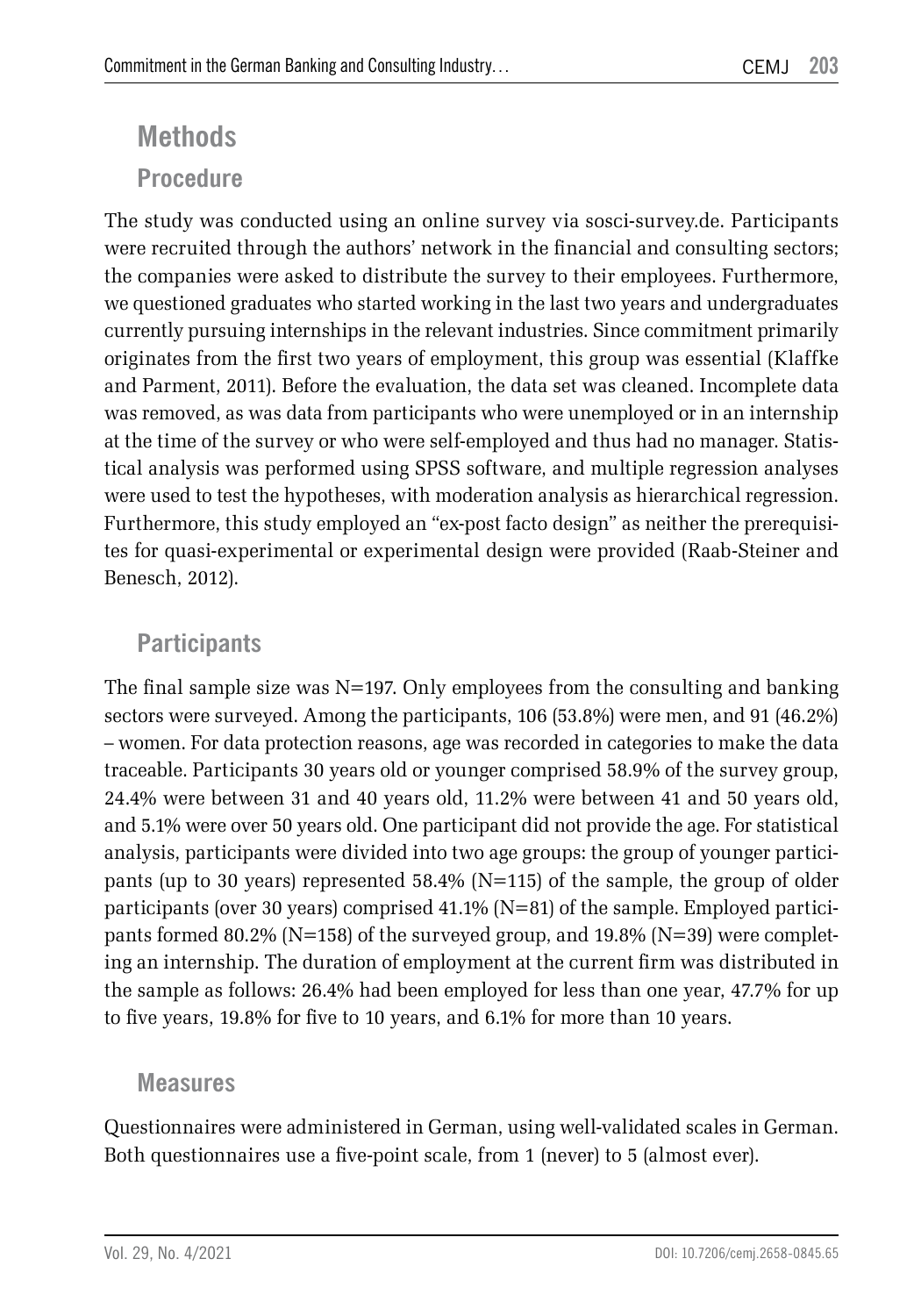*Transactional and transformational leadership* were measured with MLQ according to Felfe and Goihl (2002b). To calculate the scale score for transactional leadership, we used the seven items of the two subscales: contingent reward; active management by exception. To calculate the scale score for transformational leadership, we used five subscales: intellectual stimulation; inspirational motivation; idealized influence attributed; idealized influence behavior; and individual consideration. Jointly, they comprise 20 items.

To measure *organizational commitment*, we employed the German translation of the affective commitment scale and the normative commitment scale by Schmidt, Hollmann, and Sodenkamp (1998). Since the results of the pre-test recommended shortening, each dimension of the questionnaire contained eight items.

# **Results**

First, we examined the descriptive statistics, intercorrelations, and reliabilities (Table 1). Affective commitment correlated with  $r = 0.575$  to transformational leadership, thus clearly showing the influence on affective commitment. Passive management correlated negatively with affective commitment. All figures correlated with  $r < -0.389$ , which suggested a medium-strong negative correlation and was on average r = -.100 more negative than Felfe's (2006a) figures.

|                     | <b>MEAN</b> | <b>SDV</b> | gender    | age       |           | transf. transa. passive |           | aC      | nC    |
|---------------------|-------------|------------|-----------|-----------|-----------|-------------------------|-----------|---------|-------|
| gender              | .46         | .50        |           |           |           |                         |           |         |       |
| Age                 | .41         | .49        | $.02***$  |           |           |                         |           |         |       |
| transformational L. | 3.70        | .64        | $-.16***$ | $.01***$  | (.90)     |                         |           |         |       |
| transactional L.    | 3.28        | .45        | $.07***$  | $-.08***$ | $34**$    | (.47)                   |           |         |       |
| passive L.          | 2.27        | .60        | $.09***$  | $-.04***$ | $-.58***$ | $-.39***$               | (.53)     |         |       |
| affective C.        | 3.76        | .69        | $-.05***$ | $.01***$  | $.56***$  | $.14***$                | $-.39***$ | (.72)   |       |
| normative C.        | 3.42        | .70        | $.09***$  | $.06***$  | $.35***$  | $.11***$                | $-.26***$ | $.54**$ | (.71) |

**Table 1.** Descriptive statistics

Note: N=197; Reliability (Cronbachs Alpha) in Brackets; \*  $p \le 0.05$ ; \*\*  $p \le 0.01$ ; gender: 0 = male; 1 = female; age:  $0 =$  up to 30 years;  $1 =$  over 30 years. Source: own elaboration.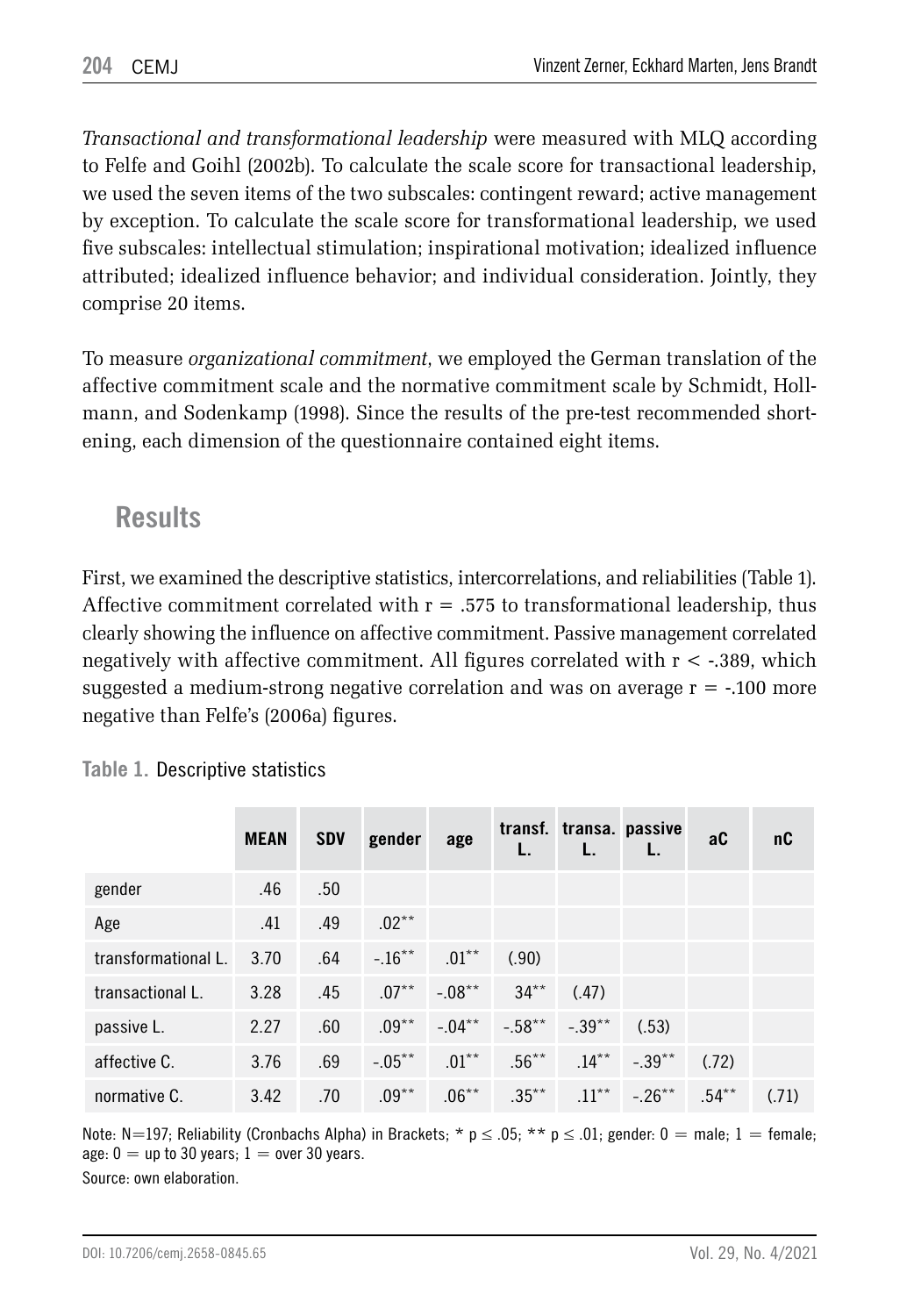The two main personal characteristics – gender and age – emerged as uncorrelated in all three leadership styles and both dimensions of commitment.

All leaderships styles were correlated, while affective and normative commitment were correlated, too. Transformational leadership was significantly positively correlated with commitment, and passive leadership was significantly negatively correlated with commitment. Only transactional leaderships correlated with commitment on a low level.

Table 2 shows the result of regression analysis to explain affective and normative commitment by leadership.

| <b>Step</b>    | <b>Predictors</b> |             | affective commitment    | normative commitment |                         |  |
|----------------|-------------------|-------------|-------------------------|----------------------|-------------------------|--|
|                |                   | <b>Beta</b> | $\Delta$ R <sup>2</sup> | <b>Beta</b>          | $\Delta$ R <sup>2</sup> |  |
|                | gender            | $-.052***$  |                         | $-.089***$           |                         |  |
| 1              | age               | $.009***$   |                         | $.057***$            |                         |  |
|                |                   |             | $.003***$               |                      | $.011***$               |  |
| $\overline{2}$ | transformational  | $.553***$   |                         | $.300***$            |                         |  |
|                | transactional     | $-.090***$  |                         | $-.020***$           |                         |  |
|                | passive           | $-.107***$  |                         | $-.085***$           |                         |  |
|                |                   |             | $.341***$               |                      | $.119***$               |  |

|  |  |  |  |  |  | Table 2. Regression analysis affective and normative commitment by leadership |  |  |
|--|--|--|--|--|--|-------------------------------------------------------------------------------|--|--|
|--|--|--|--|--|--|-------------------------------------------------------------------------------|--|--|

Note:  $N=197$ ; \*\* p<.01, \*\*\* p<.001; gender: 0 = male; 1 = female; age: 0 = up to 30 years; 1 = over 30 years. Source: own elaboration.

After excluding the impact of gender and age (both were dummy coded with 0 and 1), the 34% variance of affective commitment was explained by the three leadership styles, but only transformational leadership had a significant effect. Because of this result, we could have confirmed hypothesis 1a but not hypotheses 1b and 1c. The three leadership styles showed a 12% variance of normative commitment. After control, it turned out to be the influence of gender and age. Thus, hypothesis 2a was confirmed, while hypotheses 2b and 2c were rejected. Although the variance resolution is lower for H2 than for H1, the pattern is the same: transformational leadership influences the commitment dimensions; the other two styles have no effect.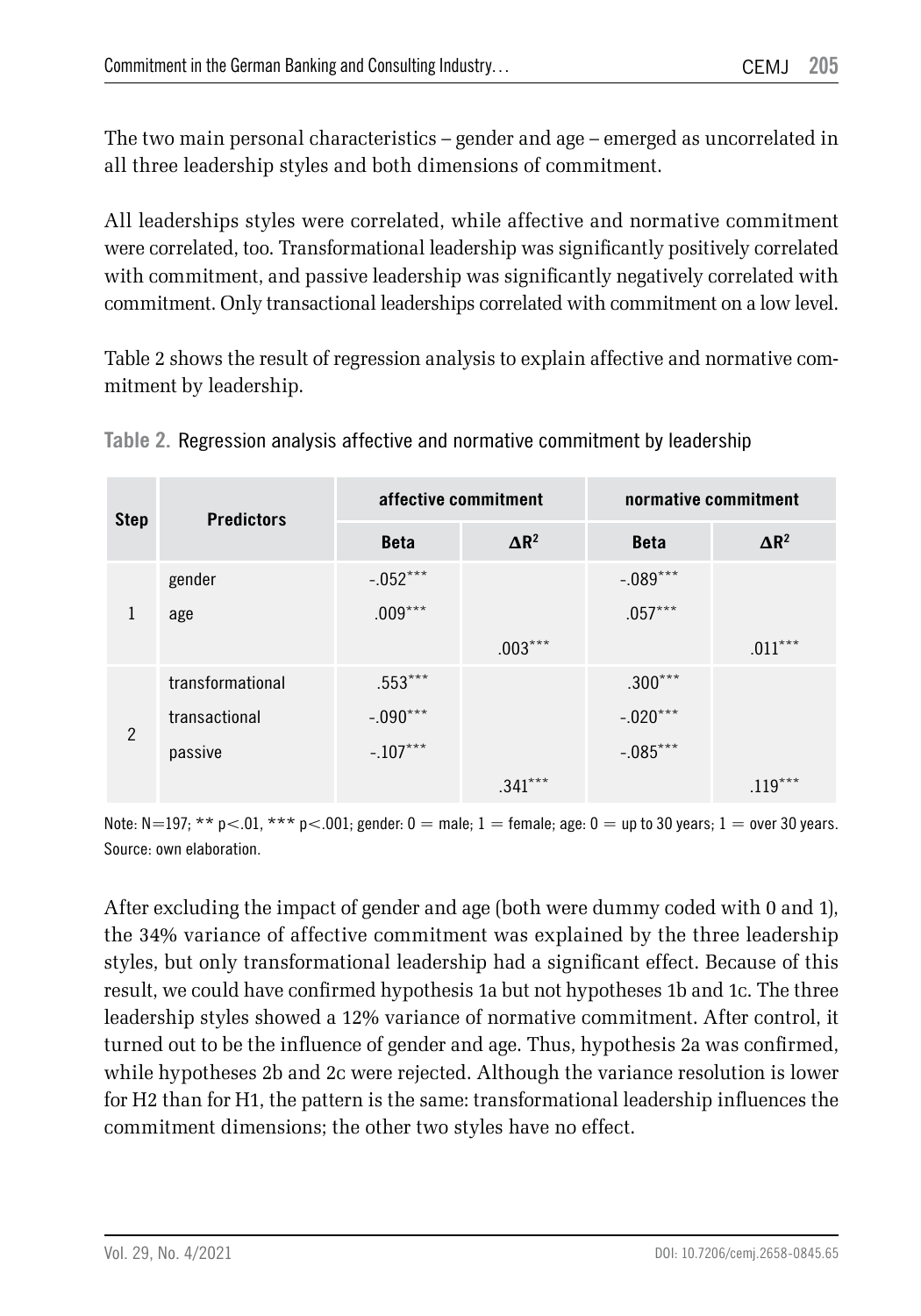Table 3 shows the hierarchical regression analysis result to test the moderation effect of transformational leadership on the relationship between transactional leadership and commitment.

| <b>Step</b>   | <b>Predictors</b> |             | affective commitment    | normative commitment |                         |  |
|---------------|-------------------|-------------|-------------------------|----------------------|-------------------------|--|
|               |                   | <b>BETA</b> | $\Delta$ R <sup>2</sup> | <b>BETA</b>          | $\Delta$ R <sup>2</sup> |  |
|               | gender            | $-.052***$  |                         | $-.089***$           |                         |  |
| 1             | age               | $.009***$   |                         | $.057***$            |                         |  |
|               |                   |             | $.003***$               |                      | $.011***$               |  |
|               | transactional     | $-.066***$  |                         | $-.001***$           |                         |  |
| $\mathcal{P}$ | transformational  | $.606***$   |                         | $.343***$            |                         |  |
|               |                   |             | $.334***$               |                      | $.114***$               |  |
| 3             | Interaction       | $-.084***$  |                         | $-.099***$           |                         |  |
|               |                   |             | $.007***$               |                      | $.010***$               |  |

#### **Table 3.** Results from hierarchical regression analysis predicting affective and normative commitment

Note:  $N=197$ ; \*\* p<.01, \*\*\* p<.001; gender: 0 = male; 1 = female; age: 0 = up to 30 years; 1 = over 30 years. Source: own elaboration.

The analyses showed that the interaction term was not significant. Therefore, hypotheses 3a and 3b were not supported.

## **Discussion**

The study could not confirm whether prior research (Felfe and Goihl, 2002b; Felfe, 2006) identifies the preferred leadership style for employees in the consulting and banking sectors. In conclusion, only transformational leadership leads to success in these sectors.

Thus, we may assume that there is a correlation between transformational leadership and affective commitment among employees of banks and consultancy agencies. This result is higher than Felfe's results (2006a). We may deduce that the transformational leadership style has a more significant influence on the affective commitment of our respondents than the one shown in Felfe's study (2006b). According to our study, the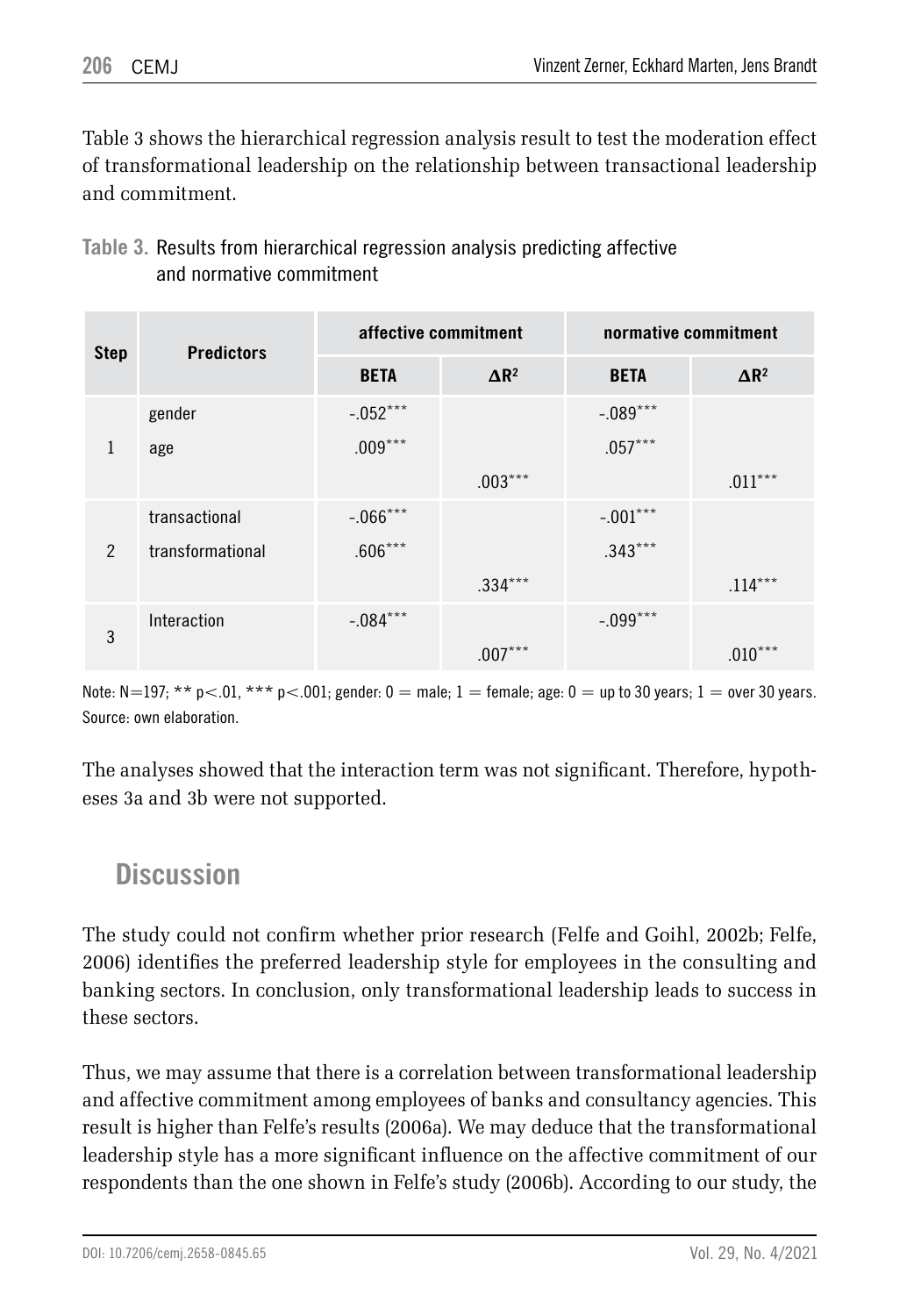transformational leadership style's impact on the development of affective commitment is even higher than already assumed. One reason for this could be the age of 59% of the interviewees ranging from 20 to 30 years, while 25% were between 30 and 40, and 11% were between 40 and 50 (the rest was older). According to preliminary studies, this age group is of great importance to high-quality leadership (Klaffke and Parment, 2011). Furthermore, a significant reason for this could be that the respondents come from banking and consulting, representing customer contact employees. The influence of "emotional" leadership is substantial here (Nerdinger and Pundt, 2018). The effect of transformational leadership on respondents' emotions is further directly supported by empirical studies (Bono et al., 2007), which adequately explains the strong tendency toward transformational leadership.

Therefore, the regression analysis delivers valuable insights to explain affective commitment by leadership. The three leadership styles can explain 34% variance of affective commitment, but only transformational leadership shows a significant effect. This underlines the finding that the positive impact of transformational leadership is detached from transactional leadership; thus, hypothesis 1a can be confirmed while hypotheses 1b and 1c are not supported.

The result of the exemplary leadership described in this article has enhanced the theoretical assumptions. We assumed that the interviewed Germans would desire a different leadership than US-Americans, a population in which the MbEa (part of transactional leadership) scale is much higher. Among US respondents, a drop on the CR scale is typical, as shown in Felfe's (2006a) study. Therefore, for the employees surveyed in our study, the most efficient leadership style is similar to the leadership in the USA.

Due to these results, it is even more important to avoid passive leadership than to lead in a transactional style (Felfe, 2006a).

In conclusion, the results of affective and normative commitments are similar. The leadership styles correlate with  $r = .150$  on average, namely stronger with affective than normative commitment. What is particularly interesting is that the transactional leadership style has no significant influence, but the CR scale retains great importance. Therefore, the assumed preferred German leadership style could not be confirmed. Moreover, the most efficient leadership described has similar characteristics to those of Bass (1995).

On the one hand, this deviation from the expectation can be ascribed to the consulting and banking sectors and their high degree of interlacing with US-American com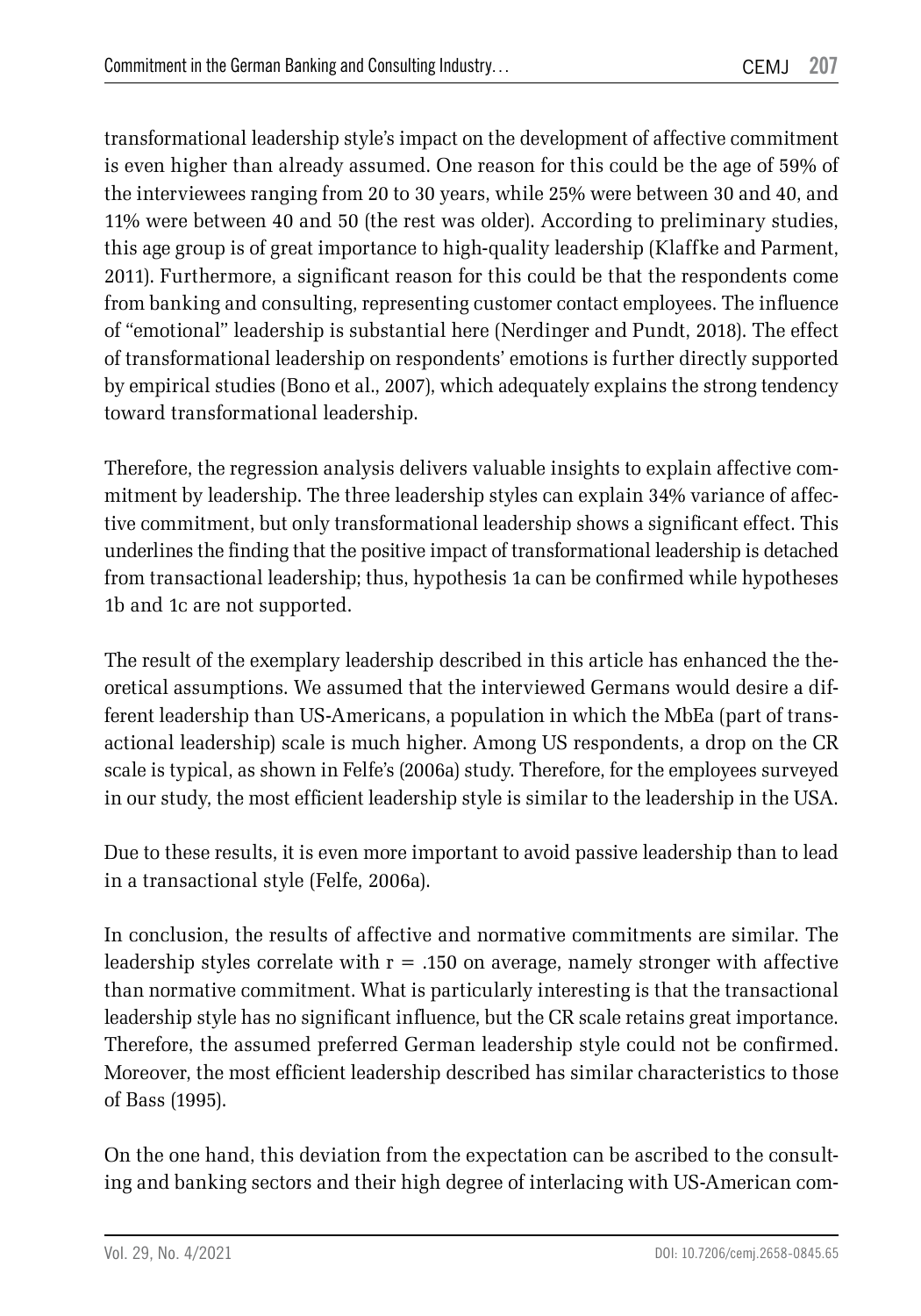panies. On the other hand, the respondents' age is likely to play a significant role: about half of the respondents were 20 to 30 years old (Klaffke and Parment, 2011); 19.8% of them pursued an internship and just started their career, emphasizing the importance of good leadership for career starters.

Since the USA often shapes modern leadership styles, we may assume that the link between the younger generations and the American ideal leadership style is higher than the interlacing with the older generation (Hilger, 2004). This process of Americanization is intensified by globalization (Otte, 2006). Furthermore, what increasingly gains importance is networking with American companies, especially in the consulting and banking sector. Today, it is very common to work in international teams. Moreover, the exchange between employees is explicitly promoted in consultancies and banks, which could further impact these deviating results.

Subsequently, we examined whether transactional leadership has a positive moderator effect. Since transactional leadership did not correlate significantly with the two dependent variables, the possibility of a significant positive moderator effect was questionable from the outset. The hypotheses in this part were also rejected in favor of the null hypothesis. In its definite form, transactional leadership has a slightly negative effect on both commitment dimensions.

Overall, these results clarify that the transformational leadership style is mainly independent of other leadership styles' interaction effects. Moreover, the mere existence of this type of leadership style positively contributes to the affective and normative commitment of employees in the consulting and banking sector.

## **Summary**

The analysis of previous studies (Felfe and Goihl, 2002a; Felfe, 2006a; Felfe, 2006b) revealed that transactional leadership tends to be more desirable and correlates positively with affective and normative commitment. This statement could not be confirmed in our study. Furthermore, the assumption that the transactional leadership style positively moderates transformative leadership could not be verified (Bass, 1985; Podsakoff, MacKenzie, Moorman, and Fetter, 1990; Podsakoff, MacKenzie, and Bommer, 1996; Felfe, 2006a).

While the transformational leadership style correlates positively with the surveyed employees' affective and normative commitment, the passive leadership style has a negative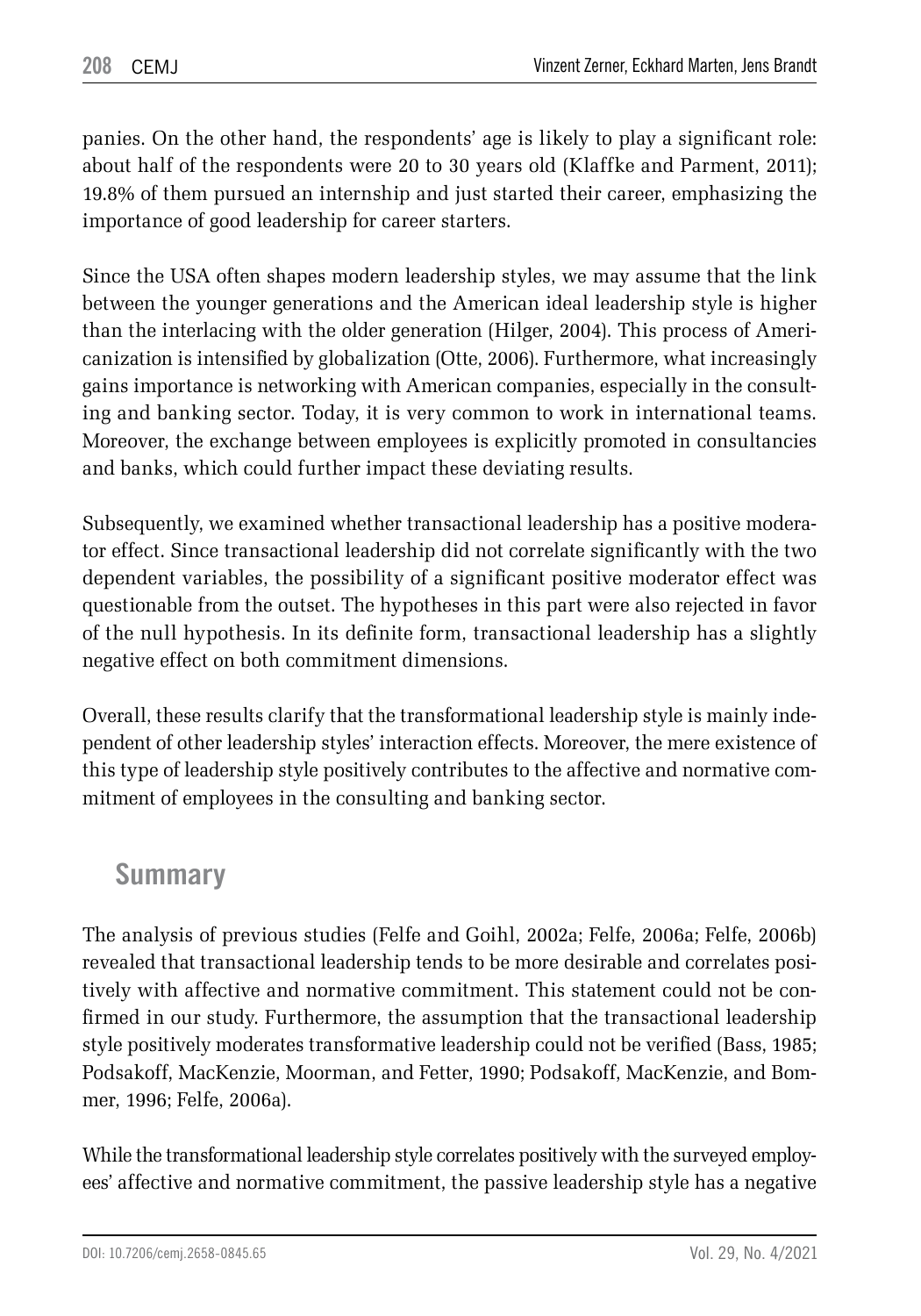effect. As a result, the transformational leadership style is the most suitable management style to develop commitment. Therefore, the transformational leadership style positively influences commitment and is not influenced by other management styles.

As highlighted in the theory, it is of great importance to avoid the exchange of knowledge and know-how with competition while still enabling free knowledge flow within the company. Kumar (2008) proved that for knowledge workers in India. Our article shows that transformational leadership supports the following three success criteria: (1) avoiding the exchange of knowledge with competitors; (2) reducing turnover rate; and (3) enabling free knowledge flow within the company.

# **Theoretical Implications**

The results show that the topic is highly relevant and should be addressed in future research. The decisive factor is likely to be the demographic change having a constant and inexorable impact. The demographic shift is increasingly forcing companies to implement measures to optimally utilize scarce human resources to maintain competitiveness (Ballwieser, 2007). Since transformational leadership has turned out to be decisive for the affective and normative commitment of career starters and the associated result factors, companies should be guided by this kind of leadership. Future studies should focus on the younger generation and the influence of leadership on the core success drivers defined in theory, thus reducing fluctuation and enhancing knowledge flow within the company.

# **Practical Implications**

Future-oriented companies with the desire to be competitive and innovative through the creative skills and ability of young employees are advised to train their managers in transformational leadership.

Sosik and Jung (2010) describe that transformational leadership could be conveyed with training methods. Bass (1985) already indicated that we can develop a transactional leader into a transformational one by using the right combination of training and subsequent 360° feedbacks (Bass, 1999).

Transformational leadership could currently be described as "the optimal leadership," which serves as a significant benchmark for companies and managers. Our results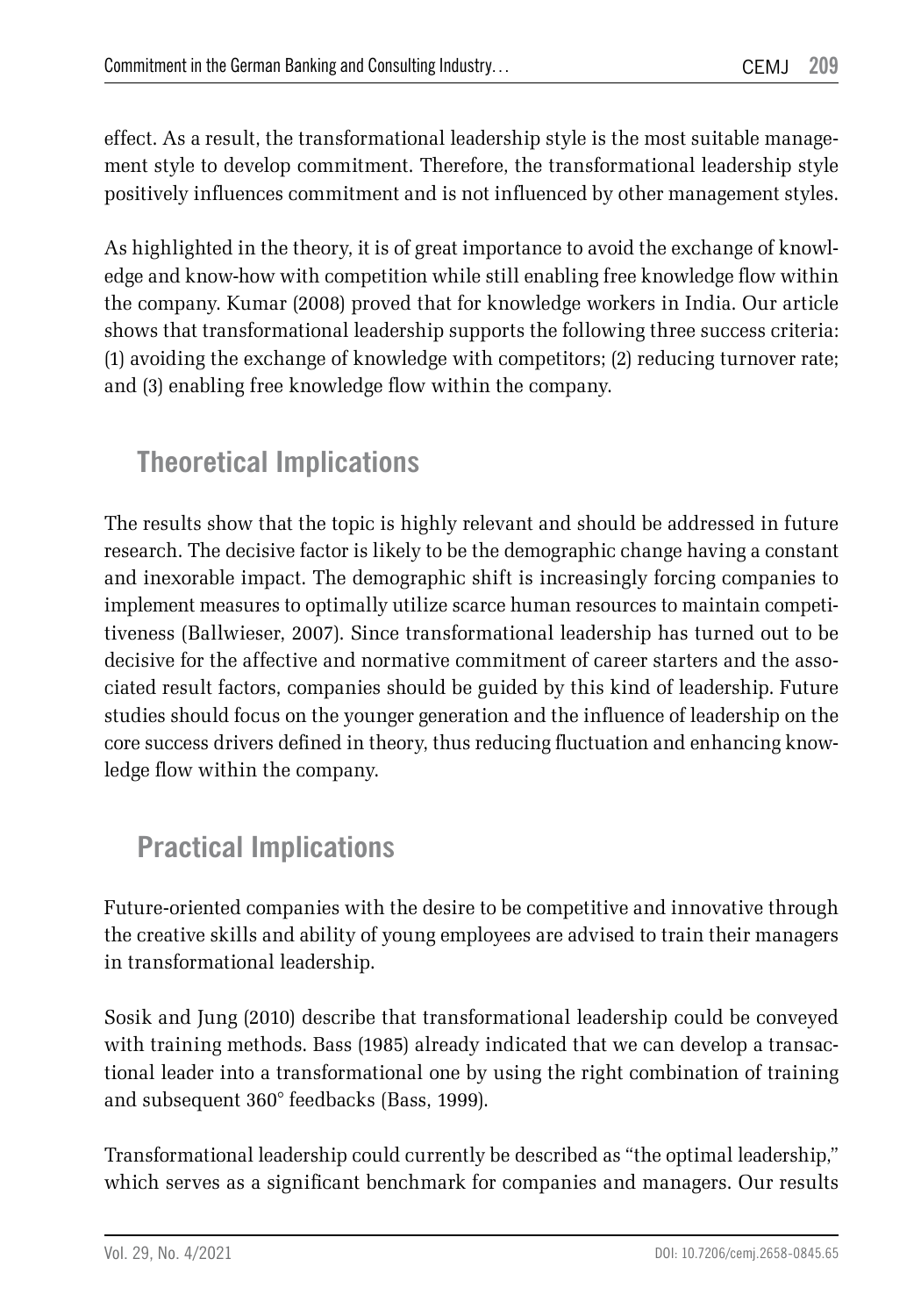show that only transformational leadership has an impact on commitment dimensions. Leading with emotions in banking and consulting is particularly important since they are service industries (Buil et al., 2019), which is why transformational leadership is indispensable. The techniques especially crucial for leaders are: (1) idealized influence that explicitly targets the pride and respect that employees experience; (2) inspirational motivation that emphasizes evoking enthusiasm and optimism in employees; (3) individualized treatment reinforces the positive emotions triggered by the employee by addressing his or her needs. In short, leadership helps to achieve overall company goals by stimulating central drivers for success.

## **Limitations**

This article considers the affective and normative commitment components, focusing on the independent variable of leadership. A study of other foci was not included. Nevertheless, such a study could help researchers to elaborate on the importance of leadership in further investigations. Our study only considered the influencing factor of leadership. An extension of possible independent variables in the area presented in this article can further highlight the significance of leadership in contrast to other influencing variables, such as job characteristics. After all, the revealed reliabilities of both transactional and passive management were low  $(< 6$ ), which should future studies in the field should take into consideration.

#### **References**

- Ademola, E.O. (2016). Shifting management and leadership roles in a digital age: An analysis. *Journal of Digital Innovations* & *Contemporary Research in Science and Engineering*, *4*(4), 13–18. https://doi.org/10.22624/AIMS/D/V4N4P2.
- Armstrong, M. (2010). *Armstrong's essential human resource management practice: A guide to people management.* London: Kogan Page.
- Asif, M., Qing, M., Hwang, J., and Shi, H. (2019). Ethical leadership, affective commitment, work engagement, and creativity: Testing a multiple mediation approach. *Sustainability*, *11*(16), 4489. https://doi.org/10.3390/su11164489.
- Bass, B.M. (1985). *Leadership and performance beyond expectations*. New York: Free Press.
- Bass, B.M. (1999). Two decades of research and development in transformational leadership. *European Journal of Work* & *Organizational Psychology*, *8*, 9–32. https://doi.org/10.1080/135943299398410.
- Bass, B.M., and Avolio, B.J. (1990). *Transformational leadership development: Manual for the Multifactor Leadership Questionnaire*. Palo Alto, CA: Consulting Psychologists Press.
- Bass, B.M., and Avolio, B.J. (1994). Introduction. In: B.M. Bass and B.J. Avolio (eds.), *Improving organizational effectiveness through transformational leadership:* 1–9. Thousand Oaks, CA: Sage.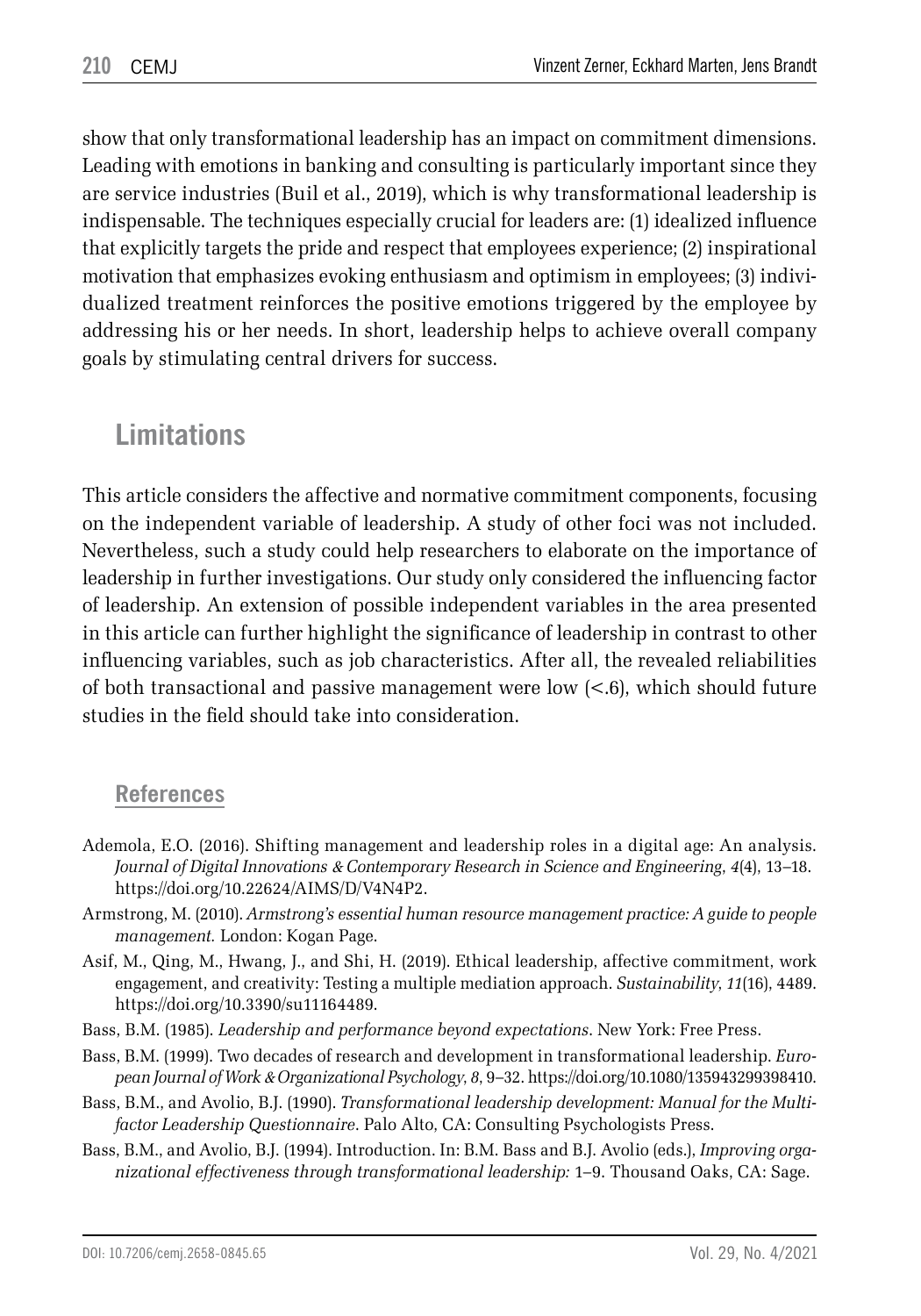- Bass, B.M., and Avolio, B.J. (1995). *MLQ Multifactor Leadership Questionnaire*. Redwood City, CA: Mind Garden. https://doi.org/10.1037/t03624-000.
- Bass, B.M., Avolio, B.J., Jung, D.I., and Berson, Y. (2003). Predicting unit performance by assessing transformational and transactional leadership. *Journal of Applied Psychology*, *88*, 207–218. https://doi.org/10.1037/0021-9010.88.2.207.
- Becker, H.S. (1960). Notes on the concept of commitment. *American Journal of Sociology*, *66*, 32–40. https://doi.org/10.1086/222820.
- Bierhoff, H.-W. (2006). *Sozialpsychologie: Ein Lehrbuch* (6th ed). Stuttgart: Kohlhammer.
- Bono, J.E., Foldes, H.J., Vinson, G., and Muros, J.P. (2007). Workplace emotions: The role of supervision and leadership. *Journal of Applied Psychology*, *92*, 1357–1367. https://doi.org/10.1037/0021-9010.92.5.1357.
- Brodbeck, F.C., Frese, M., and Javidan, M. (2002). Leadership made in Germany: Low on compassion, high on performance. *Academy of Management Executive*, *16*(1), 16–29. https://doi.org/10.5465/ame.2002.6640111.
- Brückner-Bozetti, P. (2015). *Unternehmensberatung und Partizipation: Eine empirische Untersuchung in Krankenhausunternehmen*. Wiesbaden: Springer Gabler. https://doi.org/10.1007/978-3-658-10032-2.
- Buil, I., Martínez, E., and Matute, J. (2019). Transformational leadership and employee performance: The role of identification, engagement and proactive personality. *International Journal of Hospitality Management*, *77*, 64–75. https://doi.org/10.1016/j.ijhm.2018.06.014.
- Burns, J.M. (1978). *Leadership*. New York: Harper & Row.
- Bushra, F., Usman, A., and Naveed, A. (2011). Effect of transformational leadership on employees' job satisfaction and organizational commitment in banking sector of Lahore (Pakistan). *International Journal of Business and Social Science*, *2*, 261–267.
- Caruana, A., and Calleya, P. (1998). The effect of internal marketing on organizational commitment among retail bank managers. *International Journal of Bank Marketing*, *16*, 108–116. https://doi. org/10.1108/02652329810213510.
- Donnelly, R. (2006). How "free" is the free worker? An investigation into the working arrangements available to knowledge workers. *Personnel Review*, *35*, 78–97. https://doi.org/10.1108/00483480610636803.
- Farahnak, L.R., Ehrhart, M.G., Torres, E.M., and Aarons, G.A. (2020). The influence of transformational leadership and leader attitudes on subordinate attitudes and implementation success. *Journal of Leadership* & *Organizational Studies*, *27*, 98–111. https://doi.org/10.1177/1548051818824529.
- Felfe, J. (2005). *Charisma, transformationale Führung und Commitment*. Köln: KSV, Kölner Studien-Verl.
- Felfe, J. (2006a). Transformationale und charismatische Führung Stand der Forschung und aktuelle Entwicklungen. *Zeitschrift für Personalpsychologie*, *5*, 163–176. https://doi.org/10.1026/1617-6391.5.4.163.
- Felfe, J. (2006b). Validierung einer deutschen Version des "Multifactor Leadership Questionnaire" (MLQ Form 5 x Short) von Bass und Avolio (1995). *Zeitschrift für Arbeits- und Organisationspsychologie*, *50*, 61–78. https://doi.org/10.1026/0932-4089.50.2.61.
- Felfe, J. (2014). Transformationale Führung: Neue Entwicklungen. In: J. Felfe (ed.), *Trends der psychologischen Führungsforschung: Neue Konzepte, Methoden und Erkenntnisse*, 39–53. Göttingen: Hogrefe.
- Felfe, J., and Goihl, K. (2002a). Transformational leadership and commitment. In: J. Felfe (ed.), *Organizational development and leadership*, 87–124. Frankfurt am Main: Lang.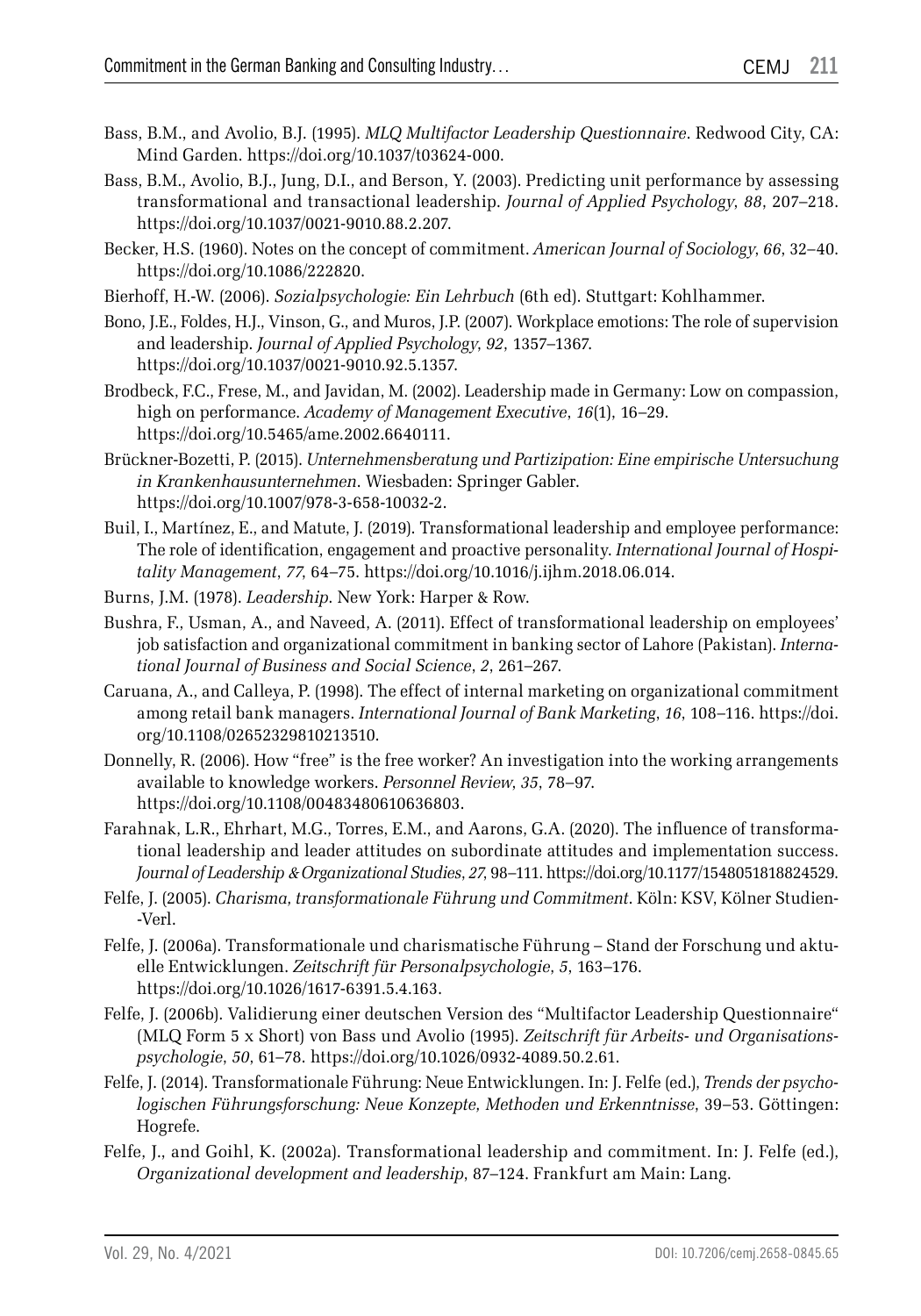- Felfe, J., and Goihl, K. (2002b). Deutsche überarbeitete und ergänzte Version des «Multifactor Leadership Questionnaire». In: A. Glöckner-Rist (ed.), *ZUMA-Informationssystem. Elektronisches Handbuch sozialwissenschaftlicher Erhebungsinstrumente (Version 5.00)*. Mannheim: ZUMA.
- Graeff, C.L. (1983). The situational leadership theory: A critical view. *Academy of Management Review*, *8*, 285–291. https://doi.org/10.5465/amr.1983.4284738.
- Gulluce, A.Ç., Kaygin, E., Kafadar, S.B., and Atay, M. (2016). The relationship between transformational leadership and organizational commitment: A study on the bank employees. *Journal of Service Science and Management*, *9*, 263–275. https://doi.org/10.4236/jssm.2016.93033.
- Haller, S. (2015). *Dienstleistungsmanagement: Grundlagen Konzepte Instrumente* (6th ed.). Wiesbaden: Springer Gabler.
- Hersey, P., and Blanchard, K.H. (1969). Life cycle theory of leadership. *Training* & *Development Journal*, *23*(5), 26–34.
- Hilger, S. (2004). *Amerikanisierung» deutscher Unternehmen: Wettbewerbsstrategien und Unternehmenspolitik bei Henkel, Siemens und Daimler-Benz (1945/49–1975)*. Stuttgart: Steiner.
- Huber, S. (2004). *School leadership and leadership development: Adjusting leadership theories and development programs to values and core purposes of school*. *Journal of Educational Administration*, *42*(6), 669–684. https://doi.org/10.1108/09578230410563665.
- Jaros, S. (2007). Meyer and Allen model of organizational commitment: Measurement issues. *The ICFAI Journal of Organizational Behavior*, *6*(4), 7–25.
- Klaffke, M., and Parment, A. (2011). Herausforderungen und Handlungsansätze für das Personalmanagement von Millennials. In: M. Klaffke (ed.), *Personalmanagement von Millennials*: *Konzepte, Instrumente und Best-Practice-Ansätze*. Wiesbaden: Springer. https://doi.org/10.1007/978-3-8349-6964-4\_1.
- Koh, C. (2015). *Motivation, leadership and curriculum design*. Singapore: Springer. https://doi.org/10.1007/978-981-287-230-2.
- Kuchinke, K.P. (1999). Leadership and culture: Workrelated values and leadership styles among one company's US and German telecommunication employees. *Human Resource Development Quarterly*, *10*, 135–154. https://doi.org/10.1002/hrdq.3920100205.
- Kumar, S. (2008). Role of leadership in knowledge management: A study. *Journal of Knowledge Management*, *12*(4), 3–15. https://doi.org/10.1108/13673270810884219.
- Lapointe, É., and Vandenberghe, C. (2018). Examination of the relationships between servant leadership, organizational commitment, and voice and antisocial behaviors. *Journal of Business Ethics*, *148*: 99–115. https://doi.org/10.1007/s10551-015-3002-9.
- Litz, D. (2011). Globalization and the changing face of educational leadership: Current trends & emerging dilemmas. *International Education Studies*, *4*(3), 47. https://doi.org/10.5539/ies.v4n3p47.
- Mathieu, J.E., and Zajac, D.M. (1990). A review and meta-analysis of the antecedents, correlates, and consequences of organizational commitment. *Psychological Bulletin*, *108*, 171–194. https://doi.org/10.1037/0033-2909.108.2.171.
- Meyer, J.P., and Allen, N.J. (1990). The measurement and antecedents of affective, continuance and normative commitment to the organization. *Journal of Occupational Psychology*, *63*, 1–18. https://doi.org/10.1111/j.2044-8325.1990.tb00506.x.
- Meyer, J.P., and Allen, N.J. (1991). A three-component conceptualization of organizational commitment. *Human Resource Management Review*, *1*, 61–89. https://doi.org/10.1016/1053-4822(91)90011-Z.
- Meyer, J.P., Stanley, D.J., Herscovitch, L., and Topolnytsky, L. (2002). Affective, continuance, and normative commitment to the organization: A meta-analysis of antecedents, correlates, and consequences. *Journal of Vocational Behavior*, *61*, 20–52. https://doi.org/10.1006/jvbe.2001.1842.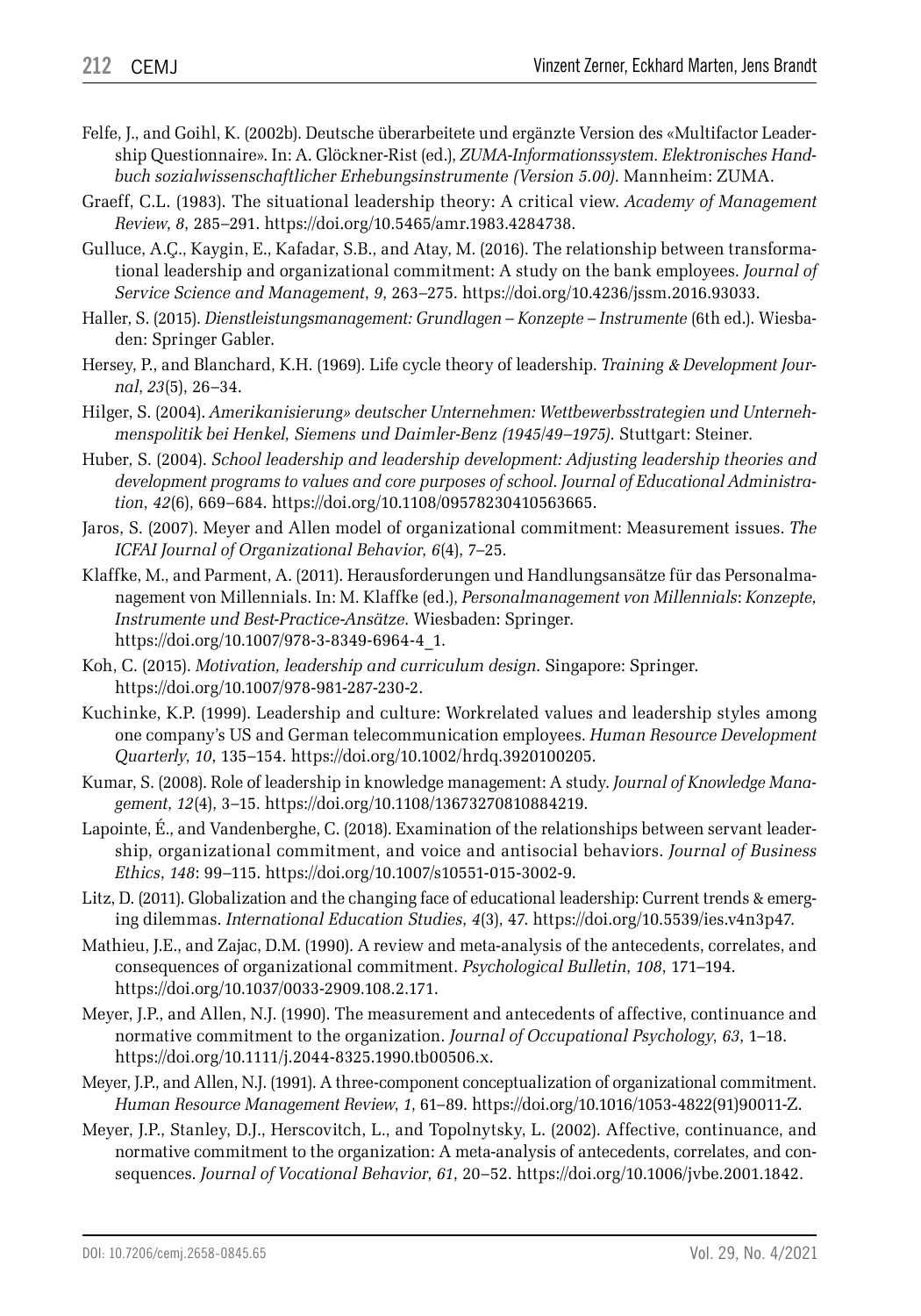- Moser, K. (1997). Commitment in Organisationen. *Zeitschrift für Arbeits- und Organisationspsychologie*, *41*, 160–170.
- Moser, K., Soucek, R., and Hassel, A. (2014). Berufliche Entwicklung und organisationale Sozialisation. In: H. Schuler and U.P. Kanning (eds.), *Lehrbuch der Personalpsychologie* (3rd ed.), 449–500. Göttingen: Hogrefe.
- Mowday, R.T., Porter, L.W., and Steers, R.M. (1982)*. Employee-organization linkages: The psychology of commitment, absenteeism, and turnover*. New York: Academic Press. https://doi.org/10.1016/B978-0-12-509370-5.50005-8.
- Mowday, R.T., Steers, RM., and Porter, L.W. (1979). The measurement of organizational commitment. *Journal of Vocational Behavior*, 14: 224–247. https://doi.org/10.1016/0001-8791(79)90072-1.
- Nerdinger, F.W. (2019). Führung von Mitarbeitern. In: F.W. Nerdinger, G. Blickle, & N. Schaper (Eds.), *Arbeits- und Organisationspsychologie* (4th ed.), 95–117. Berlin: Springer. https://doi.org/10.1007/978-3-662-56666-4\_7.
- Otte, M. (2006). *Der Crash kommt: Die neue Weltwirtschaftskrise und wie Sie sich darauf vorbereite*n. Berlin: Econ.
- Pallant, J. (2013). *SPSS survival manual: A step by step guide to data analysis using IBM SPSS* (5th ed.). Maidenhead, Berkshire: McGraw Hill.
- Podsakoff, P.M., MacKenzie, S.B., and Bommer, W.H. (1996). Transformational leader behaviors and substitutes for leadership as determinants of employee satisfaction, commitment, trust, and organizational citizenship behaviors. *Journal of Management*, *22*, 259–298. https://doi.org/10.1177/014920639602200204.
- Podsakoff, P.M., MacKenzie, S.B., Moorman, R.H., and Fetter, R. (1990). Transformational leader behaviors and their effects on followers' trust in leader, satisfaction, and organizational citizenship behaviors. *The Leadership Quarterly*, *1*, 107–142. https://doi.org/10.1016/1048-9843(90)90009-7.
- Raab-Steiner, E., and Benesch, M. (2015). *Der Fragebogen: Von der Forschungsidee zur SPSS-Auswertung* (4th ed.). Wien: Facultas.
- Riketta, M., and van Dick, R. (2009). Commitment's place in the literature. In: H.J. Klein, T.E. Becker, and J.P. Meyer (eds.), *Commitment in organizations: Accumulated wisdom and new directions:* 69–95. New York: Routledge.
- Sainger, G. (2018). Leadership in digital age: A study on the role of leader in this era of digital transformation. *International Jounal on Leadership*, *6*(1), 1–6.
- Salancik, G.R. (1977). Commitment and the control of organizational behavior and belief. In B. Staw and G. R. Salancik (eds.), *New directions in organizational behavior:* 1–54. Chicago: St. Clair Press.
- Schmidt, K.-H., Hollmann, S., and Sodenkamp, D. (1998). Psychometrische Eigenschaft und Validität einer deutschen Fassung des "Commitment" – Fragebogens von Allen und Meyer (1990). *Zeitschrift für Differentielle und Diagnostische Psychologie*, *19*, 93–106.
- Schuhmacher, F., and Geschwill, R. (2014). *Employer Branding: Human Resources Management für die Unternehmensführung* (2nd ed.). Wiesbaden: Springer Gabler. https://doi.org/10.1007/978-3-8349-4631-7.
- Solinger, O.N., van Olffen, W., and Roe, R.A. (2008). Beyond the three-component model of organizational commitment. *Journal of Applied Psychology*, *93*, 70–83. https://doi.org/10.1037/0021-9010.93.1.70.
- Sosik, J.J., and Jung, D.I. (2010). *Full range leadership development: Pathways for people, profit, and planet*. New York: Routledge. https://doi.org/10.4324/9780203843161.
- Sow, M., and Aborbie, S. (2018). Impact of leadership on digital transformation. *Business and Economic Research*, *8*(3), 139–148. https://doi.org/10.5296/ber.v8i3.13368.